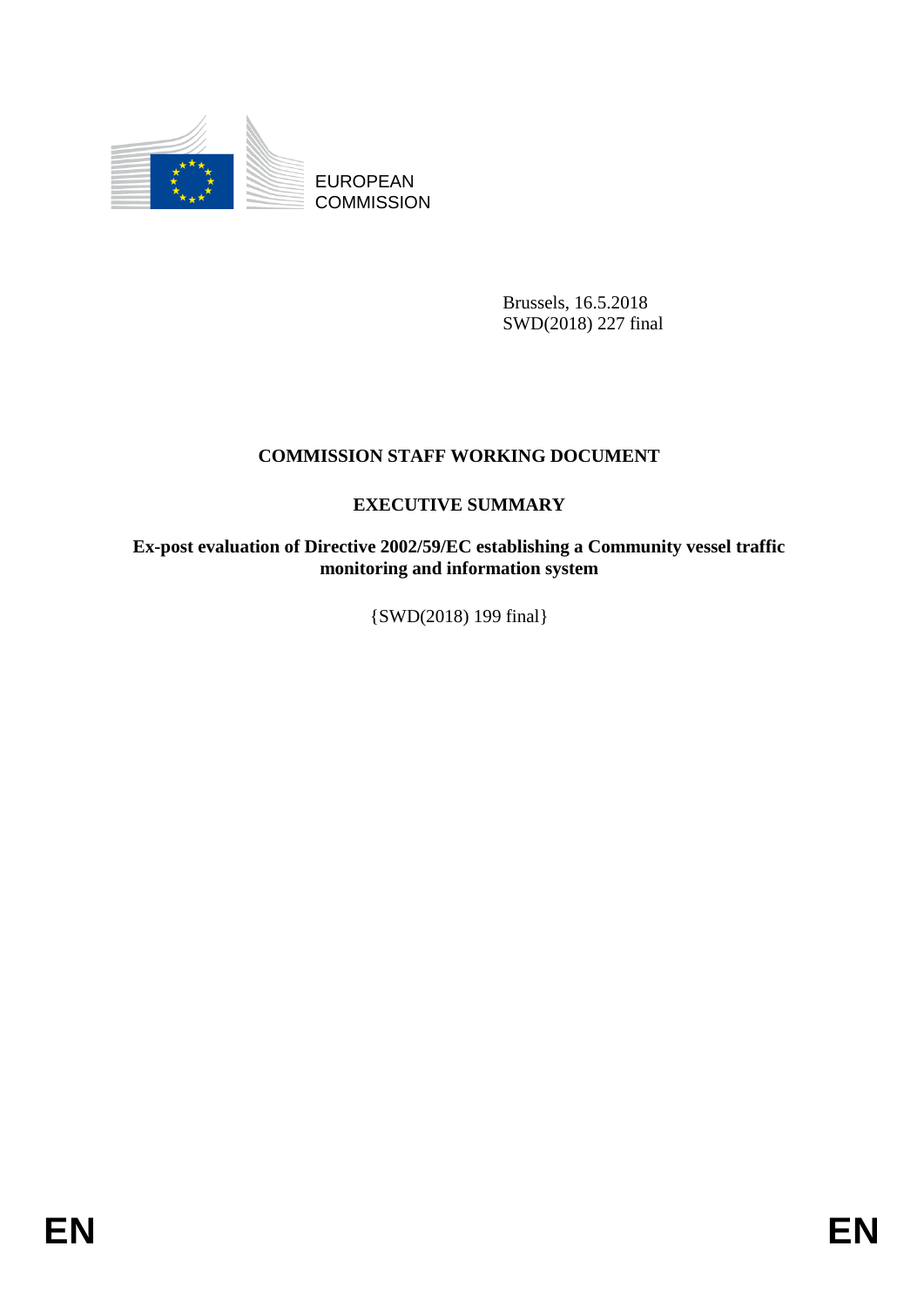## **EXECUTIVE SUMMARY**

This ex-post evaluation looks into the performance of Directive 2002/59/EC establishing a Community vessel traffic monitoring and information system (VTMIS). It assesses the relevance, effectiveness, efficiency, coherence and EU added-value of the Directive and in particular the system - the Union Maritime Information and Exchange System (SafeSeaNet) – it has set up. The evaluation was initiated in October 2016 and finalised in January 2018. It covers the period from 2009 until 30 June 2016 in the 24 EU Member States in which the Directive has been implemented.

Action in the area of maritime transport aims at ensuring the long-term performance of the European maritime transport and traffic system as a whole for the benefit of all other economic sectors and the final consumer. EU policy promotes strict implementation of maritime safety, security and pollution prevention rules, aiming to reduce the risk of serious maritime accidents and minimizing the environmental impact of maritime transport, while maintaining competitiveness.

The VTMIS Directive transposes international law related to the notification and monitoring of vessels transporting dangerous goods destined for or leaving ports in a Member State or sailing along its coast. The evaluation therefore looks, inter alia, into its impact on maritime safety and other obligations, both national and international, on Member States incumbent on them as coastal States. It does not question the international instruments, to which all EU Member States are contracting parties, but instead looks at their effective implementation and application as incorporated into EU law.

It also considers the extent to which the legislation is coherent and interlinks with other relevant EU legislation (i.e., obligations on Member States as flag and port States) as well as any potential areas for administrative burden reduction and simplification, including its link to reporting formalities. The underlying evaluation support study was done in conjunction with the related Reporting Formalities Directive.

Coastal states have a crucial need for accurate information on the location of vessels and what they are carrying as well as the ability to communicate and share such information within and between concerned Member States. In particular a State with a coast must be in a position to monitor (and direct as necessary) maritime traffic and to be able to take mitigating measures should an incident or accident occur. This is particularly important when it comes to carriage of dangerous or hazardous goods: to be able to intervene as early as possible to save lives and counteract any pollution, underlining the core maritime policy principle of ensuring safety and environmental protection.

The VTMIS Directive introduced a legal reporting (notification) obligation on the master, operator or agent into the system. It also ensured a more uniform implementation of international requirements related to the Automatic Identification System (AIS) as well as the Long Range Identification and Tracking system for ships (LIRT). It furthermore introduced the provisions related to ships in need of assistance seeking a place of refuge.

The Directive provides the legal basis for the establishment of the Union Maritime Information and Exchange System (SafeSeaNet). All concerned Member States participated in setting up the pan-European system consisting of a de-centralised part at national level (national - SafeSeaNet) collecting information required by the VTMIS Directive and other EU legislation, enabling, via the exchange and interoperability mechanism (in the central-SafeSeaNet), the exchanging and sharing of information between authorities upon request.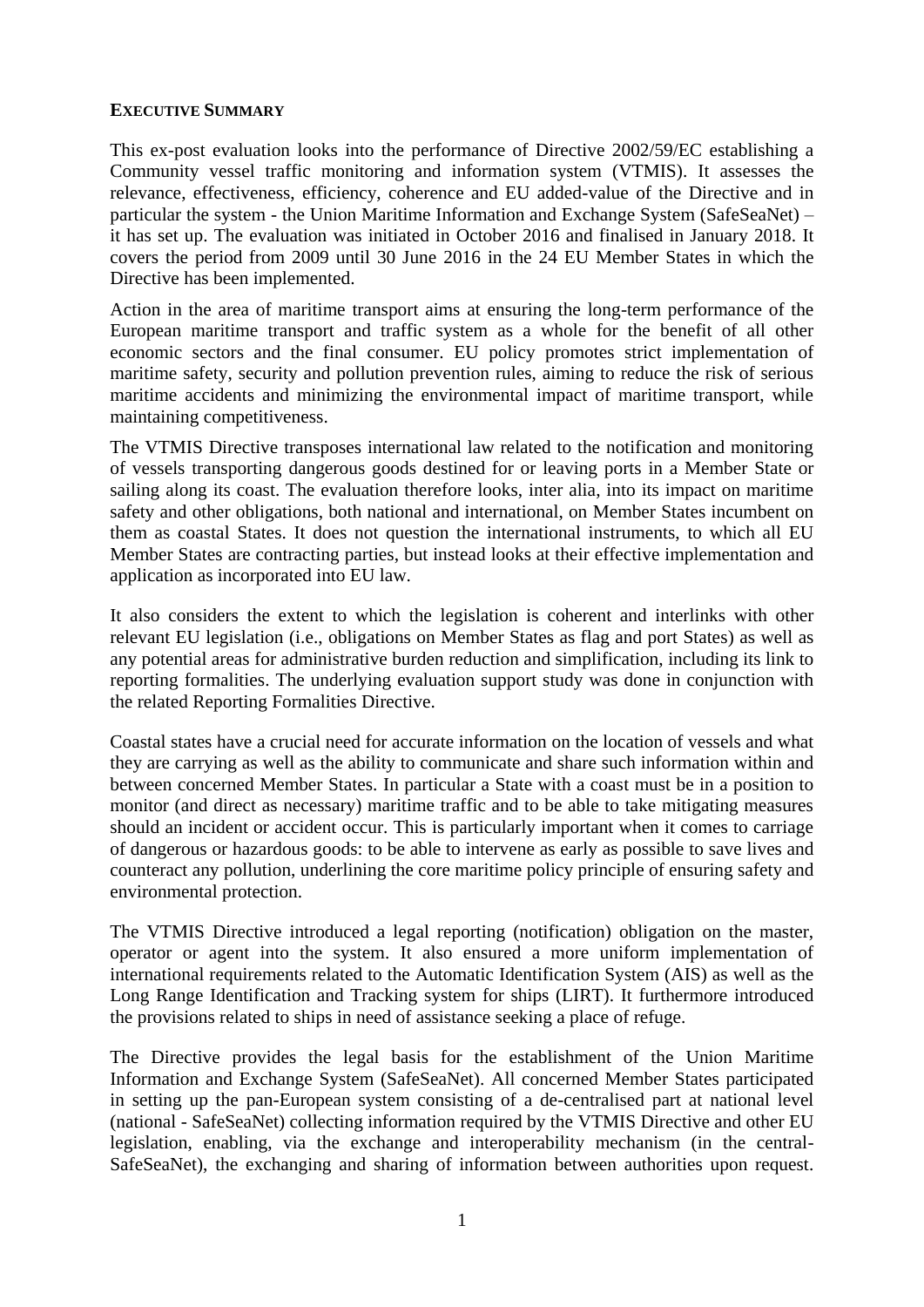The system therefore necessarily consists of a de-centralised and a centralised part (node) in an interlinked network. This is hosted and technically managed at the central level by the European Maritime Safety Agency (EMSA). Member States and the Commission cooperate to develop and update the Union Maritime Information and Exchange system through the High Level Steering Group for governance of the digital maritime system and services.

The setting up of the system, administration-to-administration, focusing on simplification and avoiding duplication, was a first step in digital information sharing and involved technical standards and common procedures enabling cross-border and cross-sector communication between EU Member States.

Until 1 June 2015, reporting (notification) required by Union legislation was from ships (business) into the national SafeSeaNet (business-to-administration). The legal obligation was to require that such messages should be available to any Member State on request, where needed e.g. in case of an accident causing pollution.

After 1 June 2015, the Reporting Formalities Directive required that information from business-to-administration should be reported via the National Single Windows. The National Single Window is linked to the national SafeSeaNet and uses the exchange mechanism enabling administration-to-administration exchange. This aimed to allow as far as possible the "reporting once" principle cross-sector and cross-border included in the VTMIS and RFD Directives. Therein lays the possibility for burden reduction as regards reporting both on administrations and on industry, not only at national level but also at EU level.

This interconnected system is essential if we are to meet the goal of establishing a "European maritime transport space without barriers" enabling enhanced efficiency of maritime traffic (the vessels) and maritime transport (goods and passengers) and therefore facilitation, which in turn will boost EU competitiveness as well as maintain the highest levels of safety, security and sustainability.

The overall conclusion of this evaluation is that the Directive has met its stated objectives, illustrating the value of improved cooperation among all authorities involved to deliver EUwide benefits.

The system established within the VTMIS Directive provides dynamic support to enhance national capacities in meeting international obligations, and carrying out various responsibilities and operational tasks in the maritime domain. The evaluation shows that the Directive continues to play a key role within the EU maritime transport and maritime safety policy. There is little to suggest that the scope of the Directive is not adequate for the attainment of its objectives, or that it is not catering for the needs of the sector overall.

The improved integration of the reported information into the system, together with the AIS and LRIT, enables maritime services, including maritime surveillance capabilities. This has enabled the VTMIS Directive to meet its safety, security and pollution prevention objectives as well as those related to enhanced efficiency of maritime traffic. However, this has not yet led to optimum maritime transport efficiency, especially the potential related to facilitation of trade.